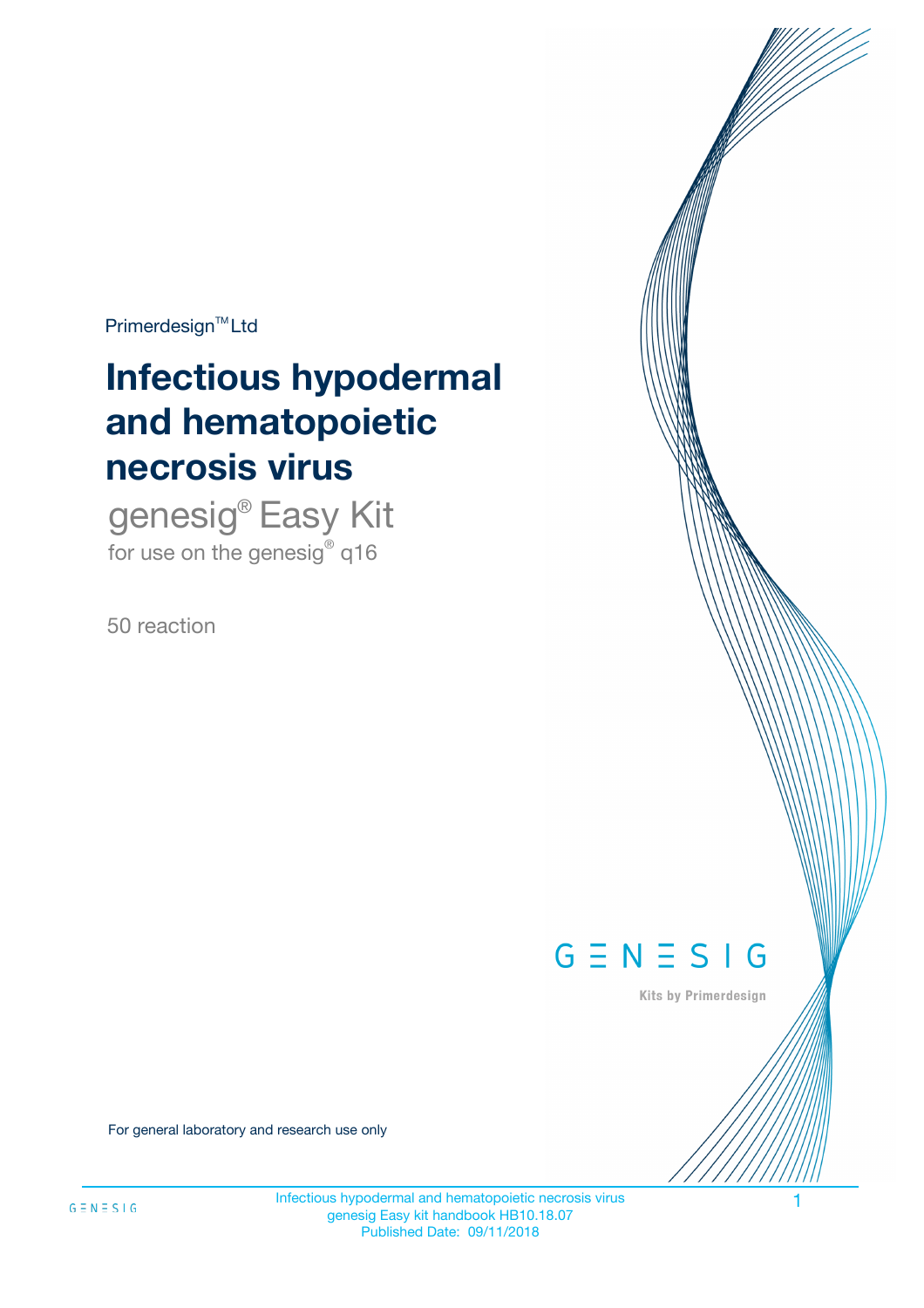# genesig® Easy: at a glance guide

#### **For each DNA test**

| Component                 | <b>Volume</b> | Lab-in-a-box pipette |  |
|---------------------------|---------------|----------------------|--|
| <b>IHHNV</b> reaction mix | $10 \mu$      |                      |  |
| <b>Your DNA sample</b>    | $10 \mu$      |                      |  |

#### **For each positive control**

| Component                 | Volume          | Lab-in-a-box pipette |  |
|---------------------------|-----------------|----------------------|--|
| <b>HHNV</b> reaction mix  | 10 <sub>µ</sub> |                      |  |
| Positive control template | $10 \mu$        |                      |  |

#### **For each negative control**

| Component                 | <b>Volume</b>   | Lab-in-a-box pipette |  |
|---------------------------|-----------------|----------------------|--|
| <b>IHHNV</b> reaction mix | 10 <sub>µ</sub> |                      |  |
| <b>Water</b>              | 10 <sub>µ</sub> |                      |  |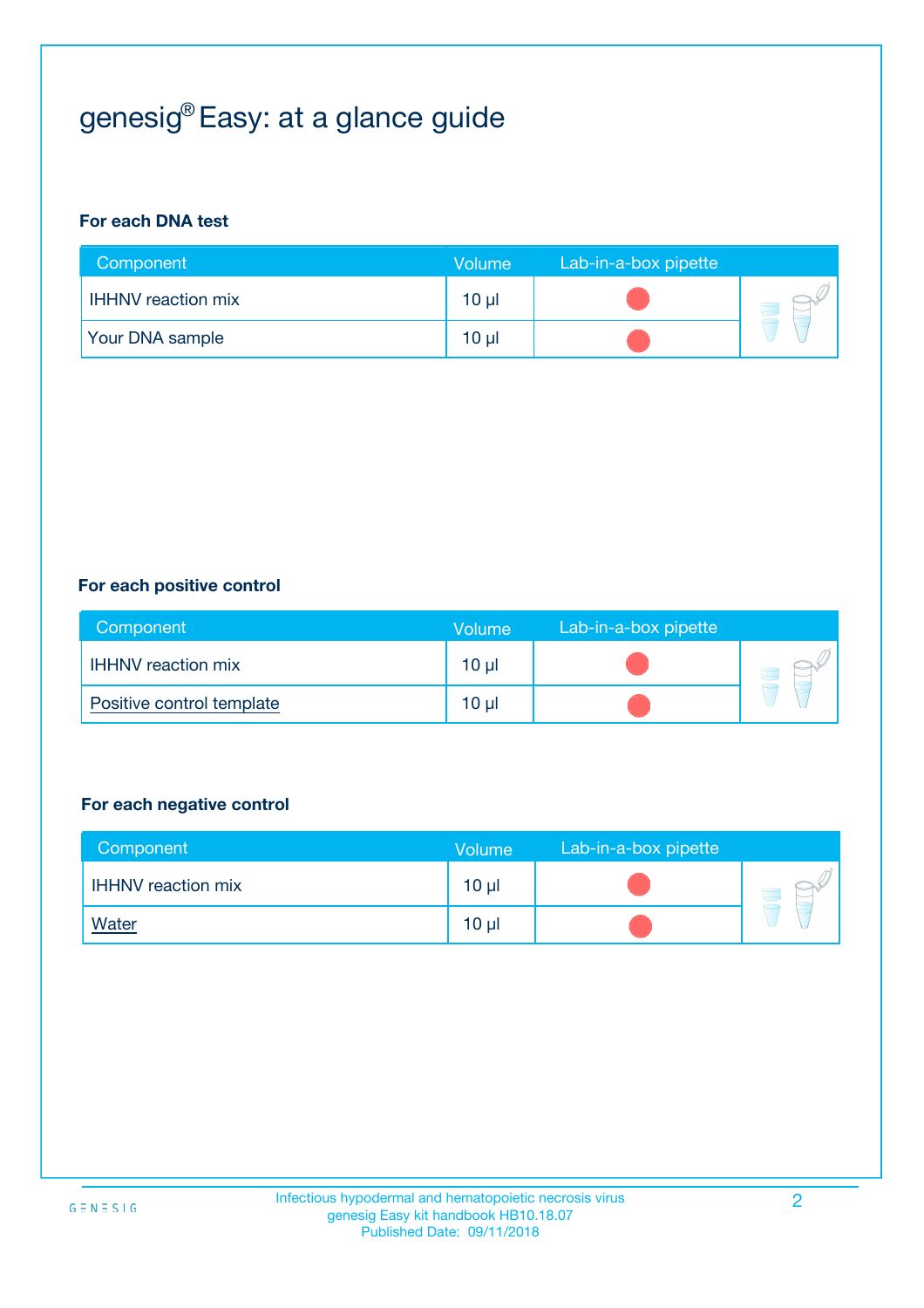# Kit Contents



# Reagents and equipment to be supplied by the user

#### **genesig® q16 instrument**

#### **genesig® Easy Extraction Kit**

This kit is designed to work well with all processes that yield high quality RNA and DNA but the genesig Easy extraction method is recommended for ease of use.

#### **genesig® Lab-In-A-Box**

The genesig Lab-In-A-Box contains all of the pipettes, tips and racks that you will need to use a genesig Easy kit. Alternatively if you already have these components and equipment these can be used instead.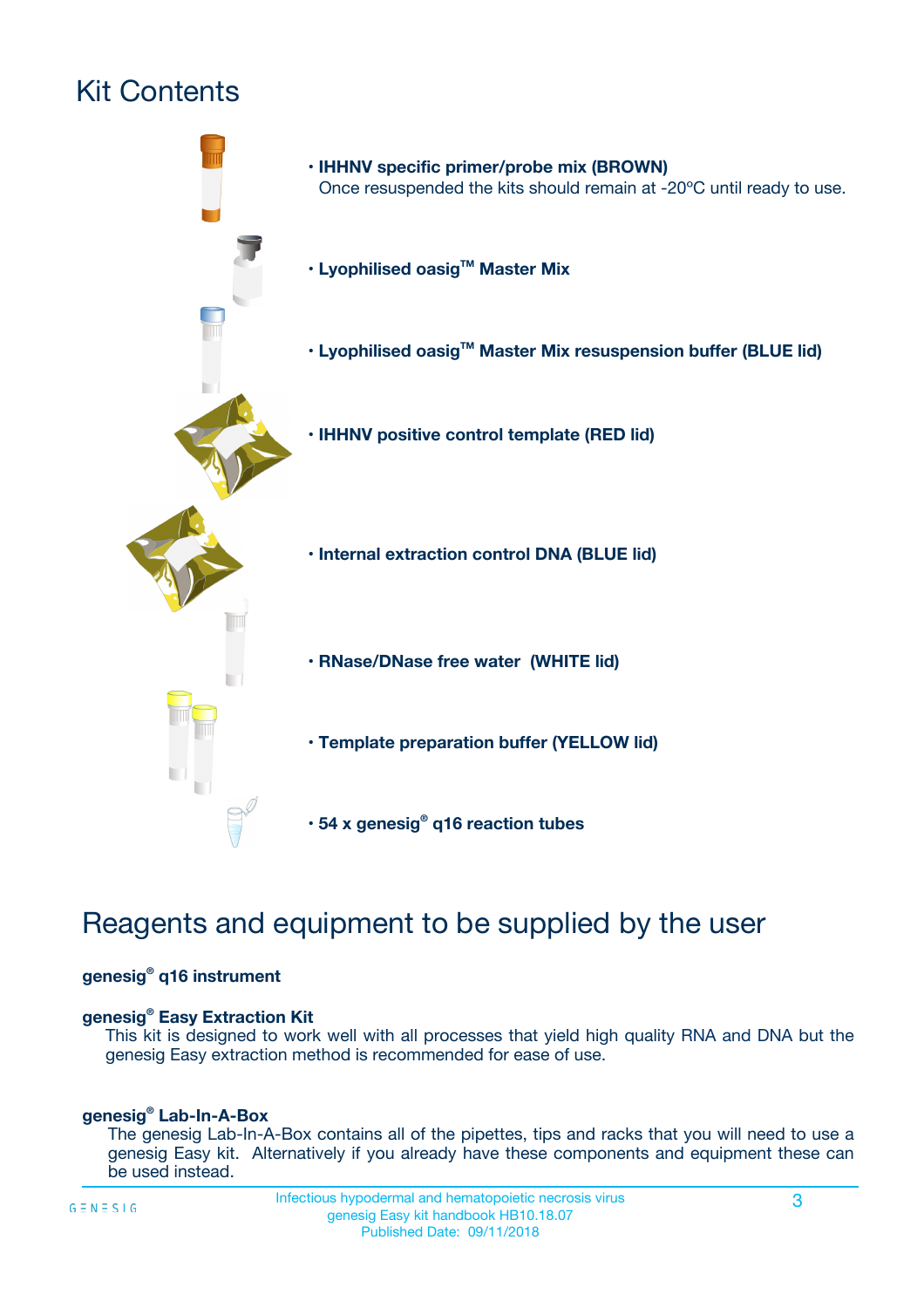# Step-by-step guide

### 1. Create your reaction mix



Use the blue pipette to transfer 500µl**\*** of the oasig Master Mix resuspension buffer into the tube of lyophilised oasig Master Mix and mix well by gently swirling. Then transfer all of that master mix into the brown tube labelled IHHNV primers/probe.

**\***Transfering 525µl of the oasig Master Mix resuspension buffer to your oasig Master Mix (instead of the 500µl recommended above) will enable you to take full advantage of the 50 reactions by accounting for volume losses during pipetting. In order to do so with the genesig Easy fixed volume pipettes use 1x blue, 2x red and 1x grey pipettes to make the total volume. Please be assured that this will not adversely affect the efficiency of the test.

Cap and shake tube to mix. A thorough shake is essential to ensure that all components are resuspended. **Failure to mix well can produce poor kit performance.**

Leave to stand for 5 minutes. Now your reaction mix is ready to use.

Store the reaction mix in the freezer from hereon.

#### Top tip

- Ensure that the reaction mix is mixed thoroughly before each use by shaking.
- **•** Once resuspended do not expose genesig Easy kit to temperatures above -20°C for longer than 30 minutes at a time.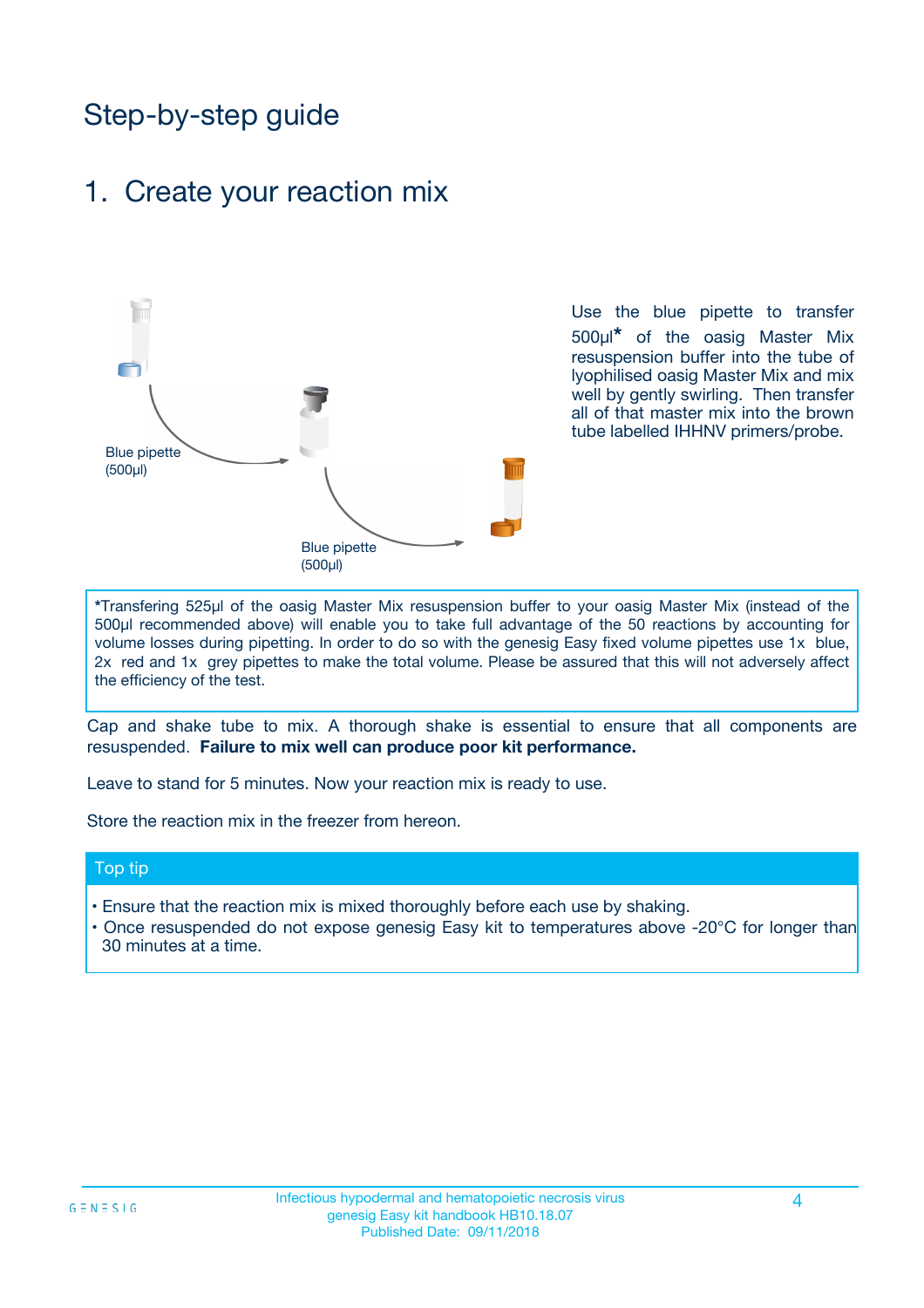# 2. Internal extraction control



Use the blue pipette to transfer 1000µl (2 x 500µl) of template preparation buffer into the Internal Extraction Control DNA tube. Cap and shake tube to mix.

Your kit contains Internal Extraction Control DNA. This is added to your biological sample at the beginning of the DNA extraction process. It is extracted along with the DNA from your target of interest. The q16 will detect the presence of this Internal Extraction Control DNA at the same time as your target. This is the ideal way to show that your DNA extraction process has been successful.

#### **If you are using an alternative extraction kit:**

Use the red pipette to transfer 10µl of Internal Extraction Control DNA to your sample **after** the lysis buffer has been added then follow the rest of the extraction protocol.

#### **If you are using samples that have already been extracted:**

Use the grey pipette to transfer 5µl of Internal Extraction Control DNA to your extracted sample.

## 3. Add reaction mix to all reaction tubes



For every reaction to be run, use the red pipette to add 10µl of your IHHNV reaction mix to every tube.

#### Top tip

- Always pipette the reaction mix directly into the bottom of the tube.
- You can label the tube lids to aid your reaction setup but avoid labelling tube sides.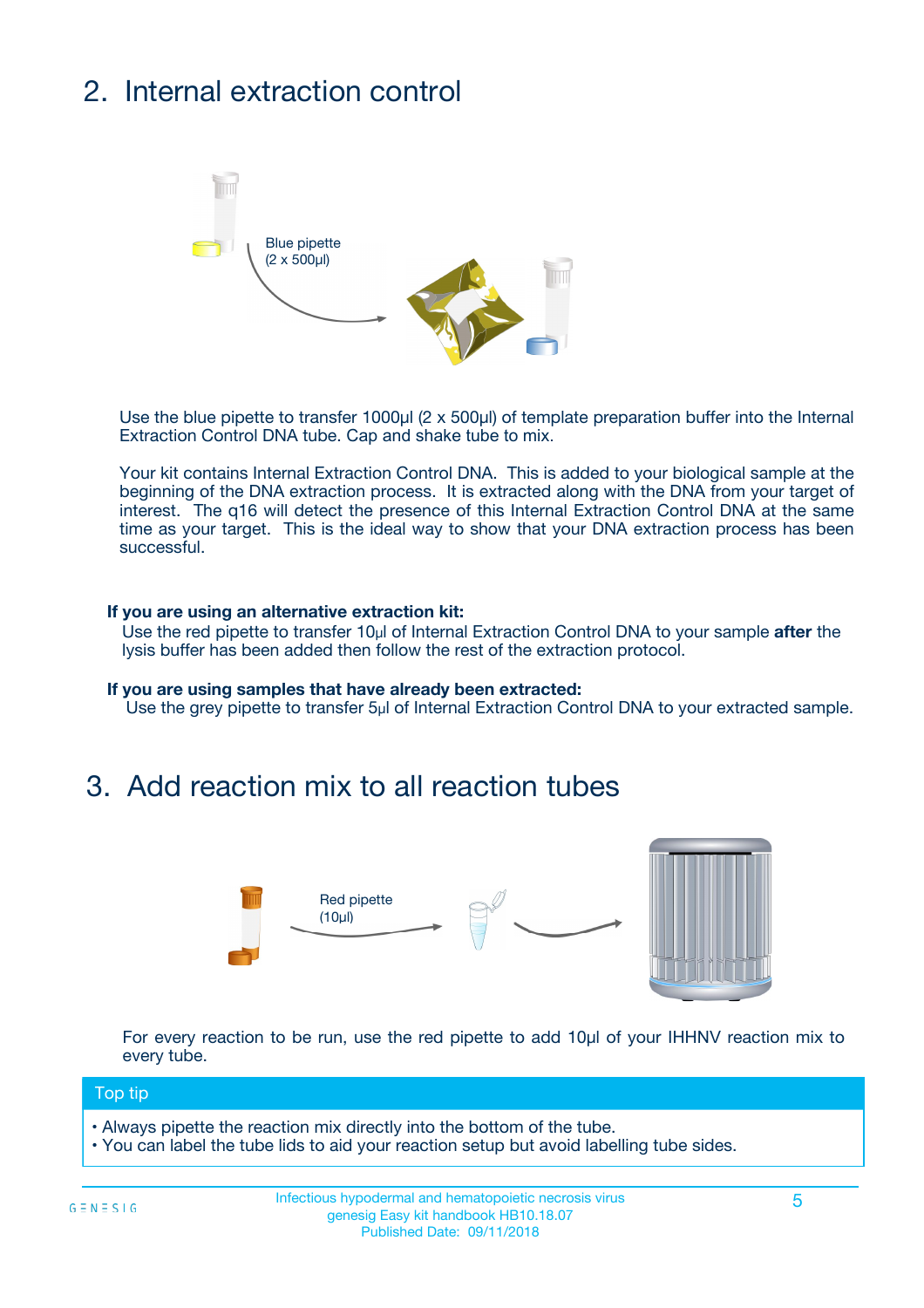## 4. Negative control



For each test you will require a negative control. Instead of DNA, water is used. This sample should typically prove negative thus proving that all of your positive samples really are positive.

To create a negative control reaction simply use the red pipette to add 10µl of the water to the required reaction tubes. Close these tubes after adding the water.

Because some genesig kit targets are common in the environment you may occasionally see a "late" signal in the negative control. The q16 software will take this into account accordingly.

#### Top tip

**•** Always add the water to the side of the tube to reduce the introduction of bubbles.

### 5. Set up a test



For each sample you wish to analyse, use the red pipette to add 10µl of your DNA sample to the required reaction tubes. Close these tubes after adding the sample. Always change pipette tips between samples.

#### Top tip

**•** Always add the DNA sample to the side of the tube to reduce the introduction of bubbles.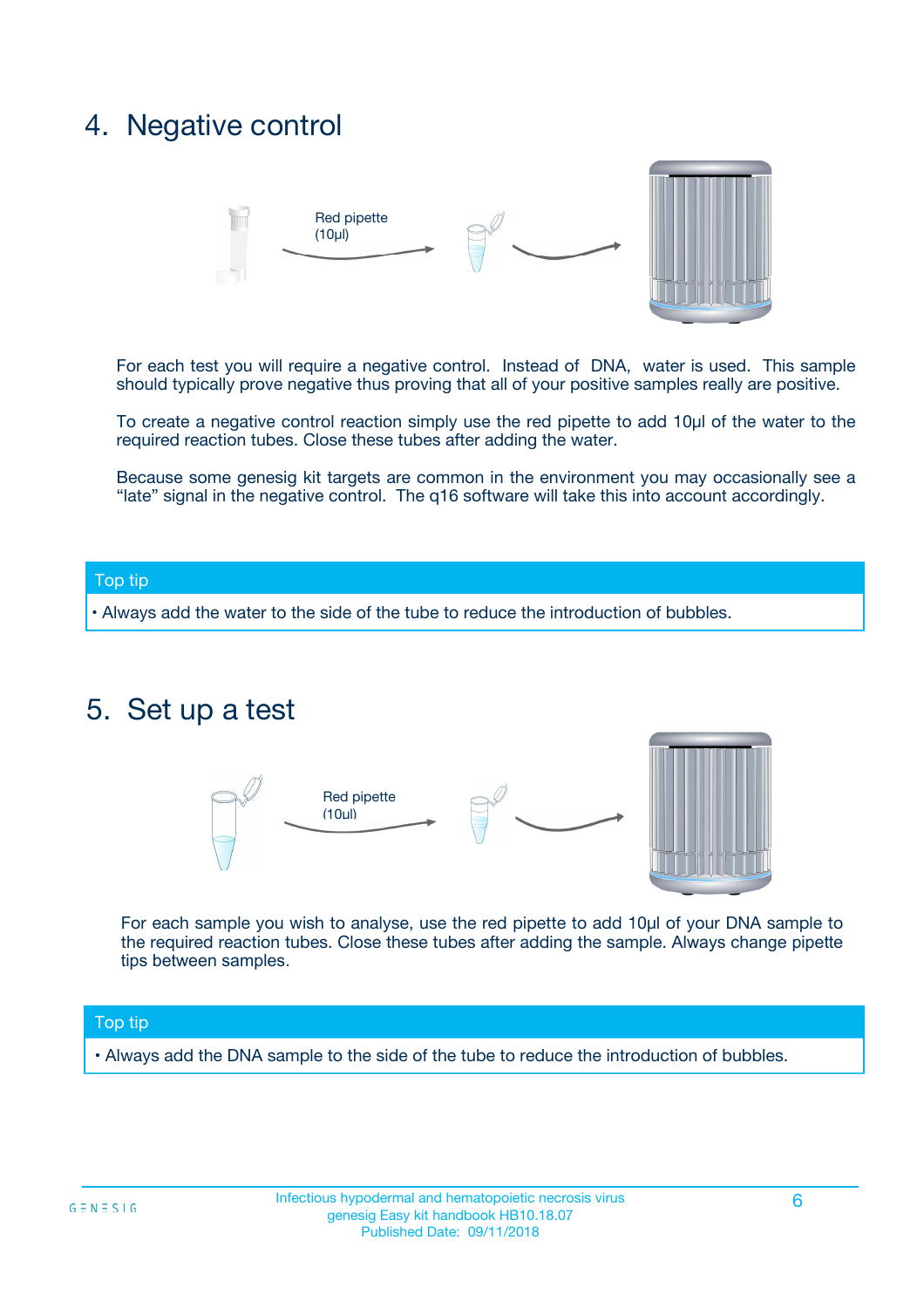## 6. Positive control



Use the blue pipette to transfer 1000µl (2 x 500µl) of template preparation buffer into the positive control template tube. Cap and shake tube to mix.

Each time you run a test you will require a positive control. This is a small portion of DNA from your target of interest. It serves two purposes:

1. It will always test positive so it shows that everything is working as it should be.

2. The q16 software knows how much DNA is present in the positive control. So it can automatically compare your sample of interest with the positive control to calculate the amount of target DNA in your sample.

To create a positive control reaction, simply use 10µl of the positive control instead of your DNA sample.



Take great care when setting up your positive control. The positive control template has the potential to give you a false positive signal in your other samples. Set positive controls up last after all other sample tubes are closed. Always change pipette tips between samples. You may even choose to set up positive controls in a separate room.

#### Top tip

**•** Always add the positive control to the side of the tube to reduce the introduction of bubbles.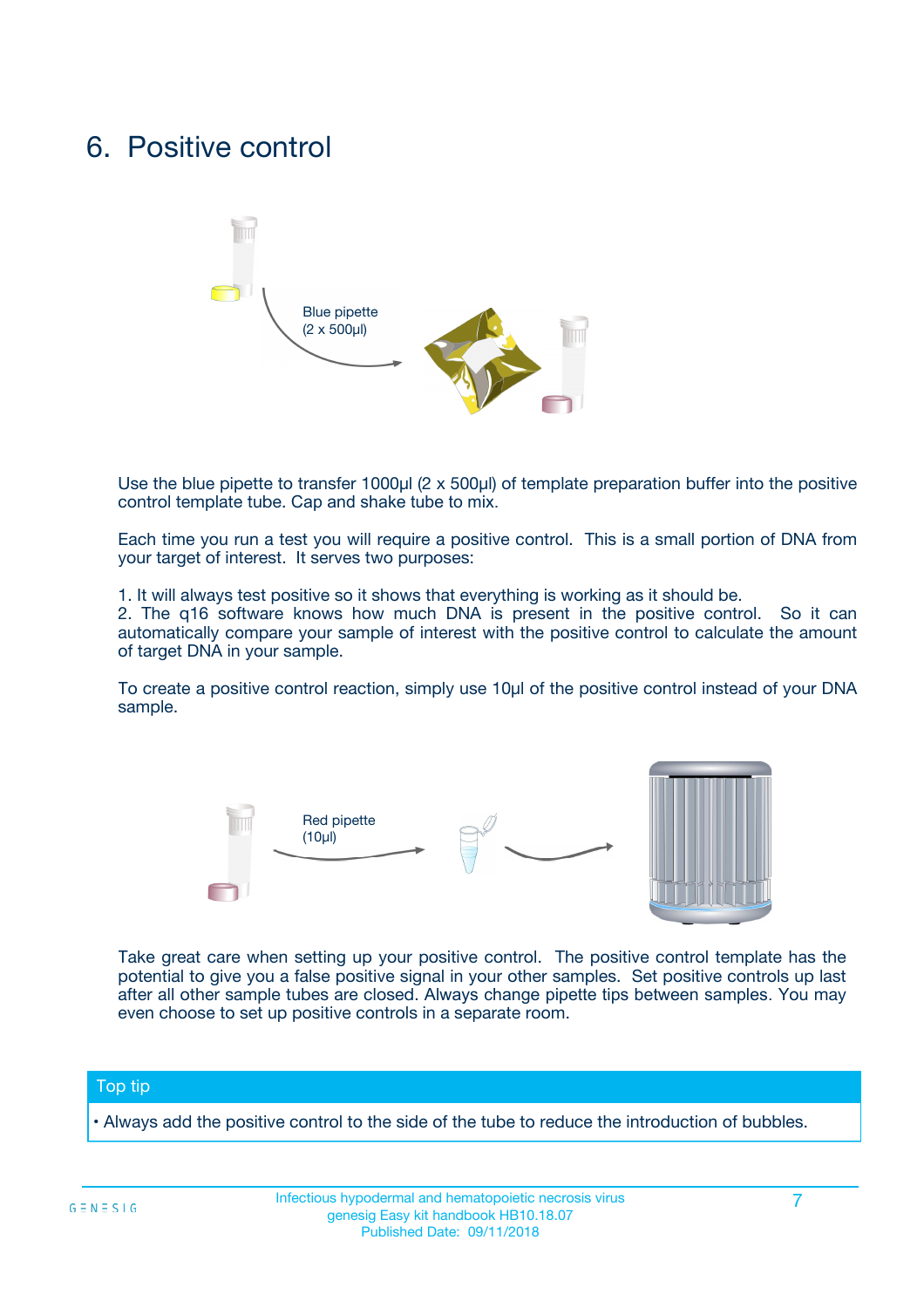# 7. Running the test

Place the tubes into the correct positions in your q16 as defined by the software, this may include positioning of empty tubes to ensure that the q16 lid is balanced. The run can then be started.

| genesig q16 PCR software - 1.2                                               |                                | $\begin{array}{c c c c} \hline \multicolumn{3}{c }{\textbf{0}} & \multicolumn{3}{c }{\textbf{0}} \end{array}$ |                              |
|------------------------------------------------------------------------------|--------------------------------|---------------------------------------------------------------------------------------------------------------|------------------------------|
| $\vert \cdot \vert$<br><b>Open Experiments:</b><br>Unsaved (New Experiment 2 | Open<br>Save<br>$\sqrt{9}$ New | Save As<br><b>C</b> Close<br>$G \equiv N \equiv S \mid G$<br><b>X</b> Configuration                           |                              |
| Setup<br><b>Results</b><br><b>Stages:</b>                                    |                                |                                                                                                               |                              |
| <b>Notes</b>                                                                 | <b>Samples</b>                 | <b>Tests</b>                                                                                                  |                              |
| <b>Name and Details</b>                                                      | Color<br>Name                  | Note<br>Color<br>Note<br>Name                                                                                 |                              |
| New Experiment 2017-10-26 11:06                                              | Sample 1                       | ÷<br>Test <sub>1</sub>                                                                                        | ÷                            |
| Kit type: genesig® Easy Target Detection kit                                 | Sample 2                       |                                                                                                               |                              |
| Instrument Id.:                                                              | Sample 3                       | $\qquad \qquad \blacksquare$                                                                                  | $\qquad \qquad \blacksquare$ |
| <b>Run Completion Time:</b>                                                  | Sample 4                       |                                                                                                               |                              |
| <b>Notes</b><br>A<br>⊺៴                                                      | Sample 5                       | $\triangle$<br>$\oplus$                                                                                       | 借<br>₩                       |
| <b>Well Contents</b>                                                         |                                | Run                                                                                                           |                              |
| Pos.<br><b>Test</b>                                                          | Sample                         | <b>Run Status</b>                                                                                             |                              |
| Test 1<br>-1                                                                 | <b>Negative Control</b>        | $\blacktriangle$                                                                                              |                              |
| $\overline{2}$<br>Test 1                                                     | <b>Positive Control</b>        |                                                                                                               |                              |
| 3<br>Test 1                                                                  | Sample 1                       | Show full log                                                                                                 |                              |
| Test 1<br>$\overline{4}$                                                     | Sample 2                       |                                                                                                               |                              |
| 5<br>Test 1                                                                  | Sample 3                       | <b>Run Control</b>                                                                                            |                              |
| Test 1<br>6                                                                  | Sample 4                       |                                                                                                               |                              |
| $\overline{7}$<br>Test 1                                                     | Sample 5                       |                                                                                                               |                              |
| 8                                                                            |                                | $\triangleright$ Start Run<br>Abort Run                                                                       |                              |
| <b>JOD FURTY TUDE TO BUILDED IN</b>                                          |                                | $\overline{\mathbf{v}}$                                                                                       |                              |

#### Top tip

- Before loading tubes into the q16, check for bubbles! Flick the bottom of the tubes to remove any bubbles that may have formed during the test setup.
- Apply centrifugal force with a sharp wrist action to ensure all solution is at the bottom of the reaction tube.
- When repeating a test you can use a previous file as a template by clicking 'open' then selecting File name > Files of Type > Experiment file as template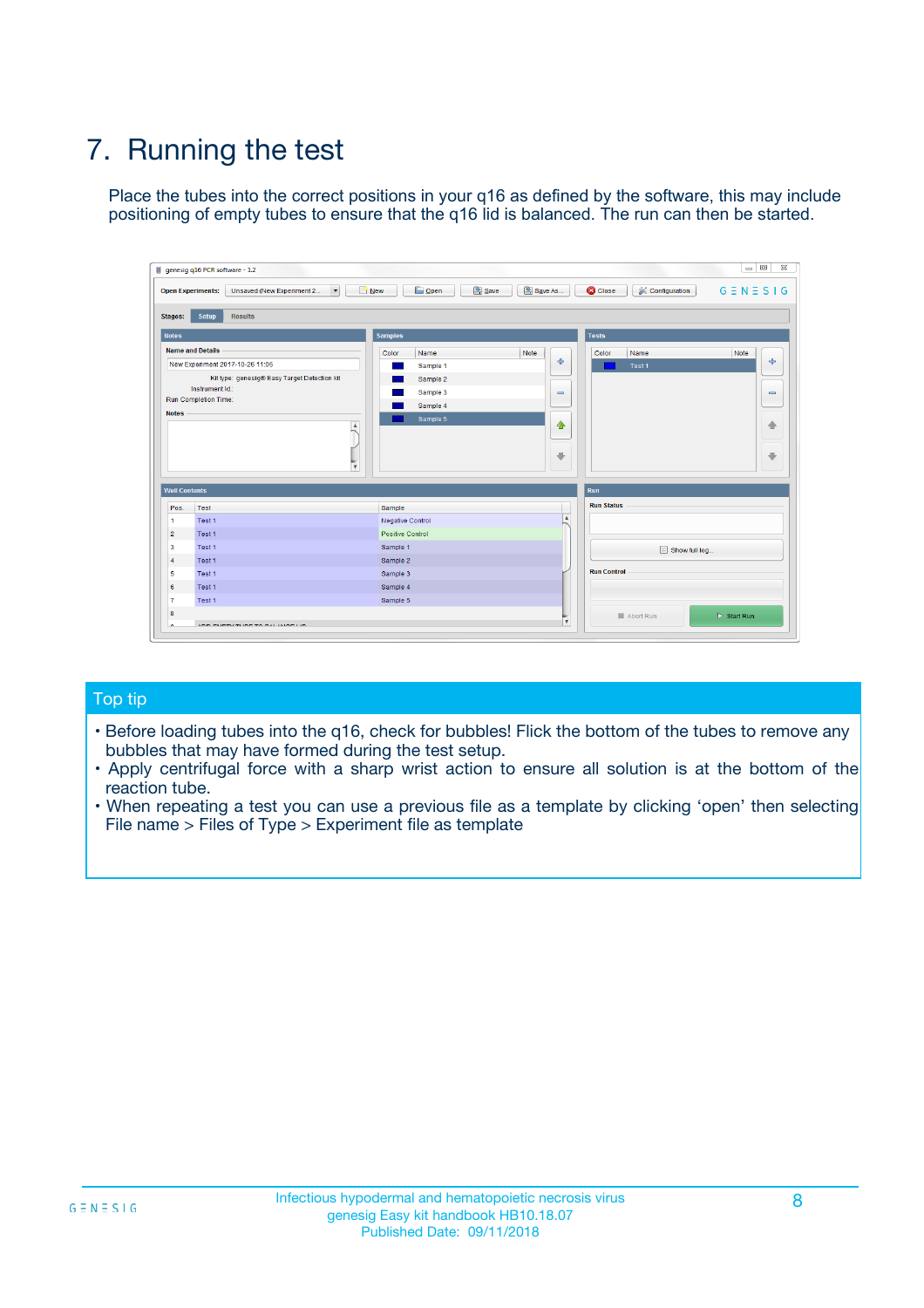## What do my results mean?

Analysis of your data is carried out automatically by the genesig q16. The following information is designed to help you fully understand a result or to troubleshoot:

### "Positive"

#### **Explanation**

Your sample has produced a positive result. Your target of interest is present and you can use the reported quantity.

"Negative"

#### **Explanation**

Your sample has produced a negative result. The target is not present in your sample.

### "Test contaminated"

#### **Explanation**

The Negative Control should be completely free of any DNA. If you see this error message it means that at some point during the setup, the Negative Control has been contaminated with DNA and has given a positive signal. This contamination has invalidated the test. The Positive Control and your test samples are both possible sources of contaminating DNA. The genesig q16 reaction tubes from previous runs will also contain very high amounts of DNA so it is important that these are carefully disposed of after the run is completed and NEVER OPENED. It may be the case that your kits have become contaminated which will lead to the same problem occurring repeatedly.

#### **Solutions**

1. Clean your working area using a commercial DNA remover solution to ensure the area is DNA free at the start of your run and re-run the test

2. If the problem persists then the kit has become contaminated and it will have to be discarded and replaced with a new kit. When you open the new kit, run a simple test to show that changing the kit has solved the problem. Prepare a test which includes only the Positive Control, the Negative Control and one 'mock sample'. For the 'mock sample' add water instead of any sample DNA. The result for the Negative Control and the mock sample should be negative indicating that contamination is no longer present.

#### **Preventive action**

An ideal lab set-up has a 'Clean area' where the test reagents are prepared and a 'sample area' where DNA samples and the Positive Control template are handled. The best workflow involves setting up all the test components (excluding the positive control template) in the clean area and then moving the tests to the sample area for sample and Positive Control addition. If this method is followed then the kit components are always kept away from possible sources of contamination. For extra security the Negative Control can be completely prepared and sealed in the clean area. All work areas should be decontaminated regularly with DNA remover.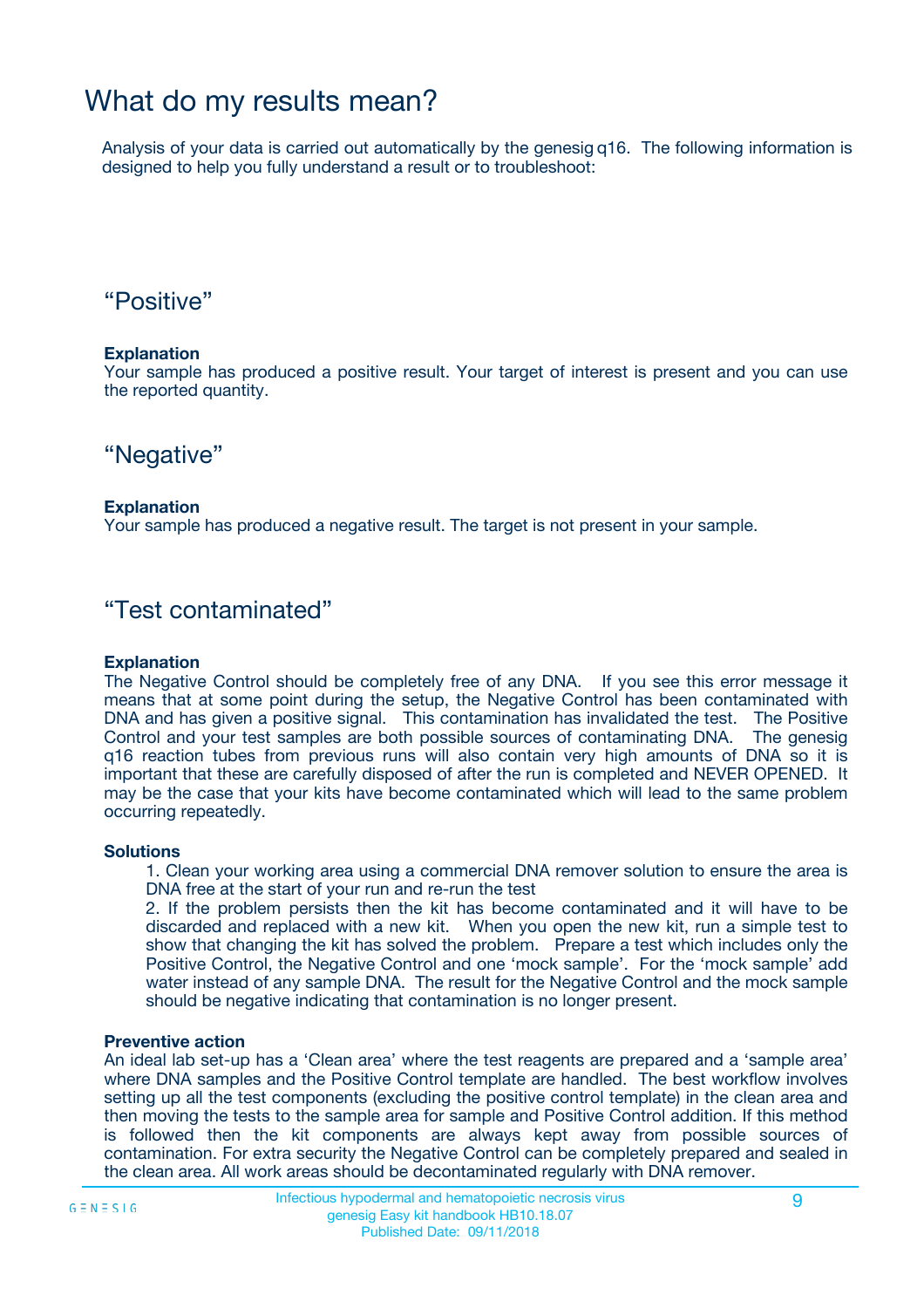### "Sample preparation failed"

#### **Explanation**

The test has failed because the quality of the sample was not high enough. The Internal Extraction Control component identifies whether the sample has been prepared correctly and is of suitable quality. This error message means that this quality control test has failed and the sample quality is not high enough for analysis.

#### **Solutions**

- 1. Check the sample preparation protocol for any user errors then repeat.
- 2. Poor quality samples can result from overloading the sample preparation protocol with too much starting material. Try reducing the amount of starting material then repeat.

3. Failing to add the Internal extraction Control DNA to your sample during the sample preparation protocol can also lead to a reported result of "sample preparation failed". Ensure that this step has not been overlooked or forgotten. If your samples are derived from an archive store or from a process separate from your genesig Easy extraction kit; you must add 5µl of Internal Extraction Control DNA into each 0.5ml of your sample to make it suitable for use on the q16.

### "Positive result, poor quality sample"

#### **Explanation**

The test is positive so if you are only interested in obtaining a 'present or absent' answer for your sample then your result is reliable. However, the test contains an Internal Extraction Control component that identifies if the sample is of high quality. This quality control test has failed and the sample is not therefore of high enough quality to accurately calculate the exact copy number of DNA present. If you require quantitative information for your sample then proceed with the solutions below.

#### **Solution**

For appropriate solutions, read the "Sample preparation failed" section of this handbook.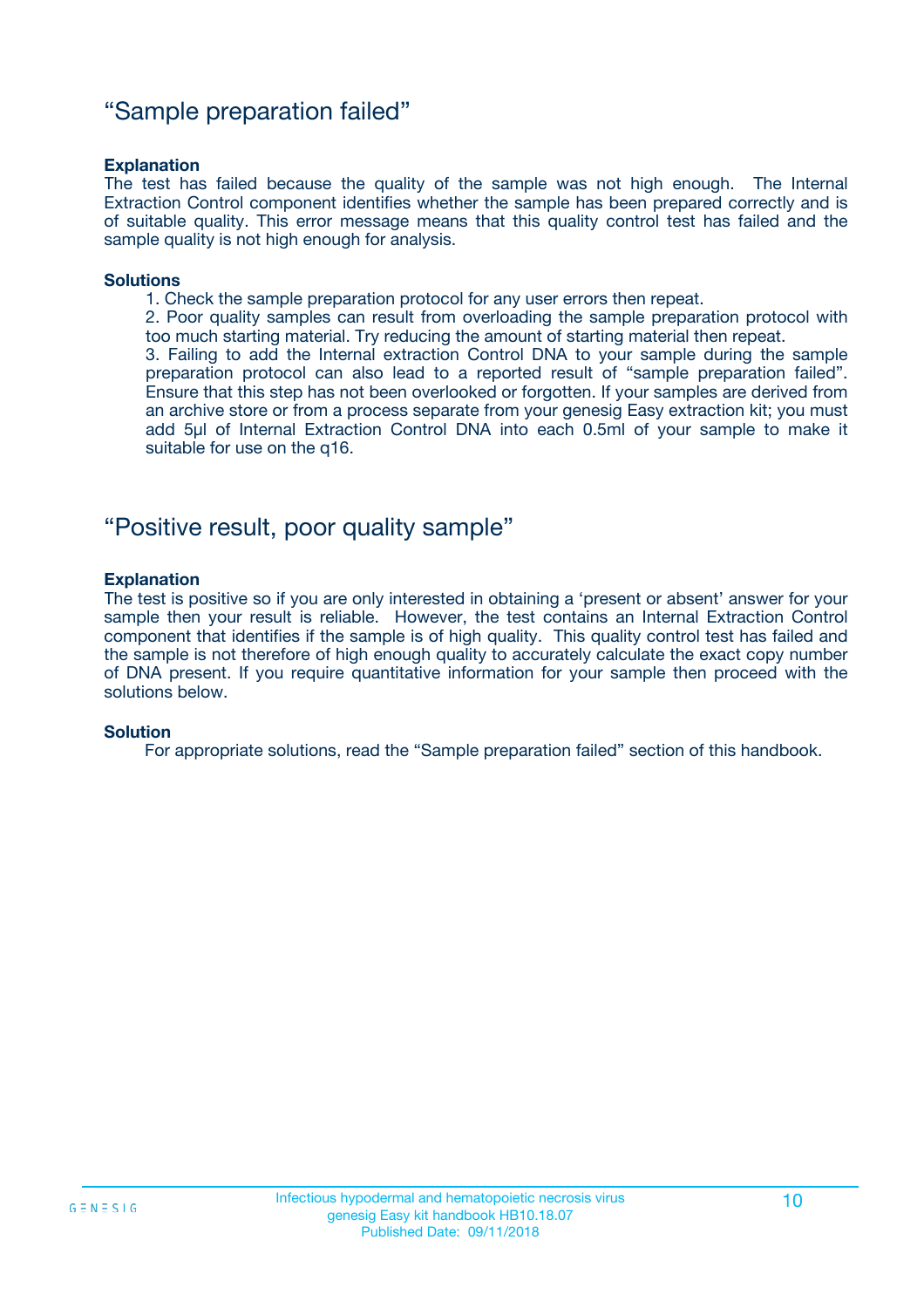### "Test failed"

#### **Explanation**

The test has failed because the Positive Control has not worked. The Positive Control is present to show that all aspects of the test are working correctly together. When this control test fails, the test as a whole is invalidated. This finding indicates that a problem has occurred in the reaction set-up part of the experiment and has nothing to do with sample preparation.

#### **Solutions**

- 1. Check the entire workflow and test set-up to look for any user errors, then repeat the test e.g. have the right colour pipettes and solutions been used with the correct tubes?
- 2. Ensure the positive and negative controls are inserted into the correct wells of your q16.

3. A component of the test may have 'gone off' due to handing errors, incorrect storage or exceeding the shelf life. When you open a new kit, run a simple test to show that changing the kit has solved the problem. Prepare a test which includes only the Positive Control, the Negative Control and one 'mock sample'. For the 'mock sample' add internal control template instead of any sample DNA. If the Positive Control works, the mock sample will now be called as a negative result.

### "Test failed and is contaminated"

#### **Explanation**

The Positive Control is indicating test failure, and the Negative Control is indicating test contamination. Please read the "Test Failed" and "Test contamination" sections of this technical support handbook for a further explanation.

#### **Solution**

For appropriate solutions, read both the "Test failed" and "Test contaminated" sections of this handbook.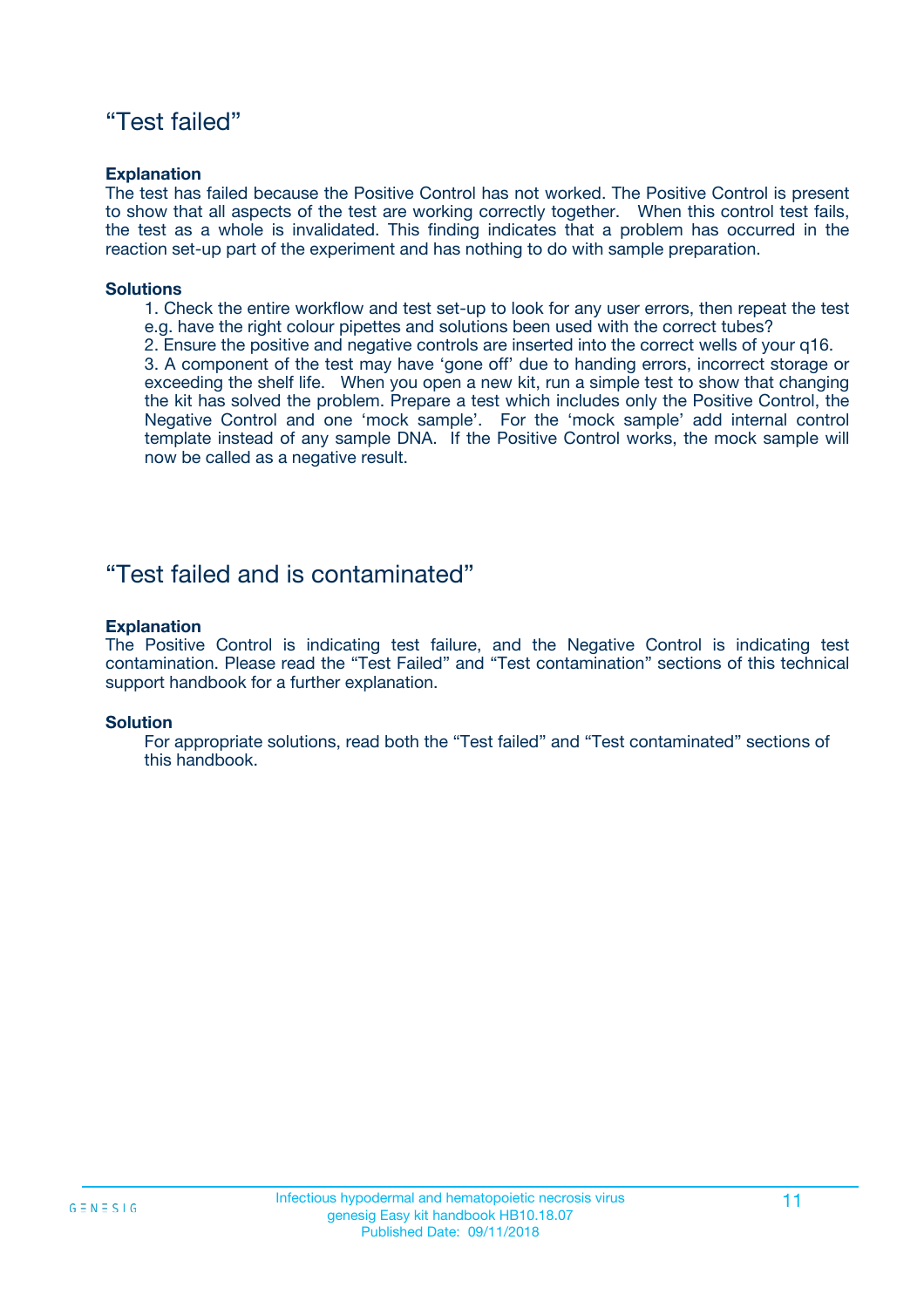# Infectious hypodermal and hematopoietic necrosis virus

Infectious hypodermal and hematopoietic necrosis virus (IHHNV) is a single-stranded DNA virus known to infect penaeid shrimps. Of the penaeid shrimp viruses, it is by far the smallest with a length of 22nm. IHHNV causes widespread mortality, as high as 90%, in the Western Blue Shrimp (Penaeus stylirostris) and the chronic disease runt-deformity syndrome (RDS) in the Pacific White Shrimp (Litopenaeus vannamei). RDS is characterised by reduced, irregular growth and cuticular deformities rather than death.

Transmission can occur horizontally either by cannibalism or exposure to contaminated water, or vertically through infected eggs that will either fail to develop or turn into nauplii that are highly infectious.

The virus occurs worldwide and symptoms include reduced appetite, cannibalism, and changes in swimming behaviour. The virus is also noticeable by the high mortality rates in the Western Blue Shrimp. No effective vaccination methods for IHHNV have been developed, however, some aquatic farmers have been able to develop colonies of shrimp that are IHHNV resistant. This technique is not yet standard practice and therefore, quick and accurate detection using realtime PCR is important in controlling the spread of IHHNV.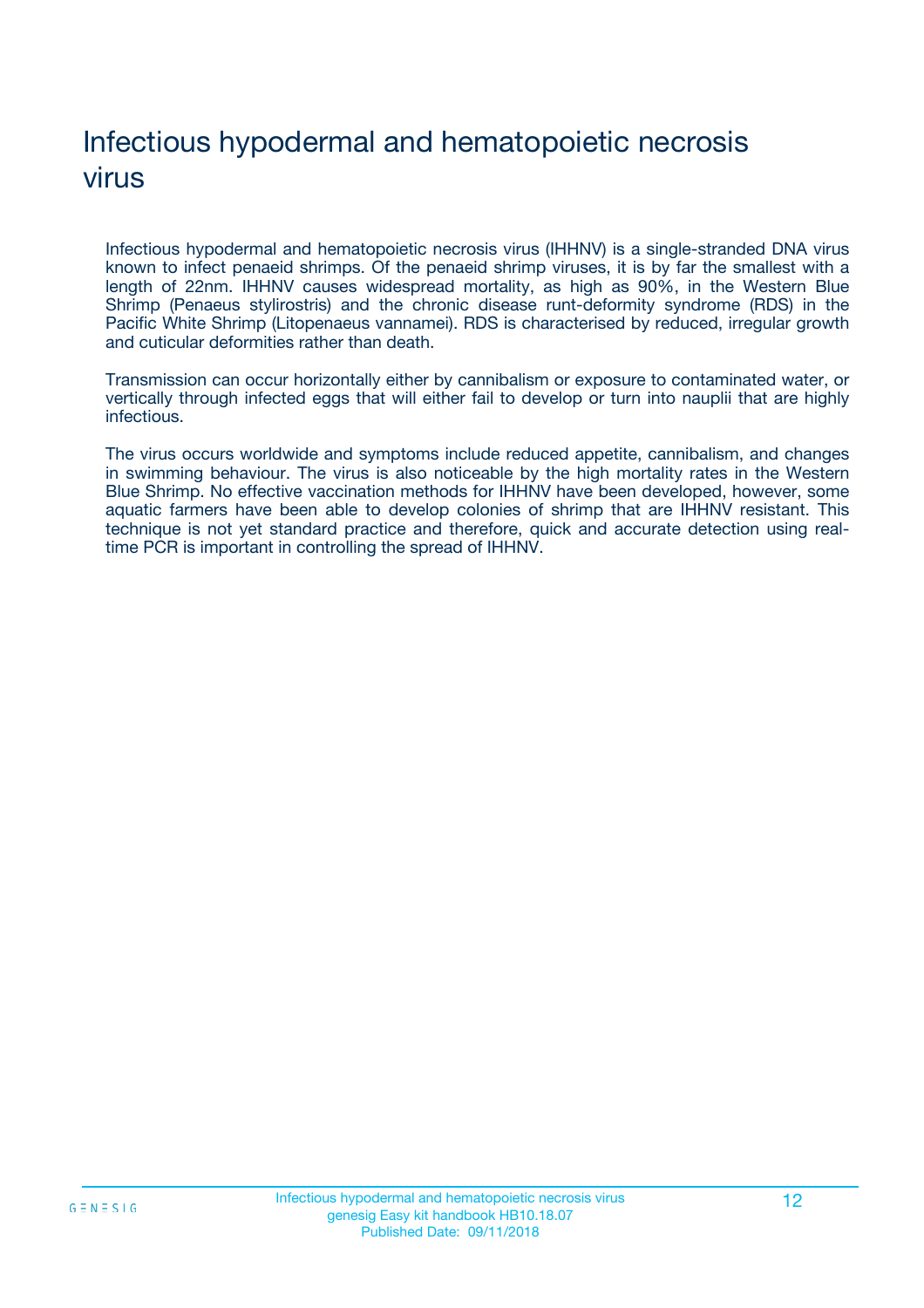# **Specificity**

The Primerdesign genesig Kit for Infectious hypodermal and hematopoietic necrosis virus (IHHNV) genomes is designed for the in vitro quantification of IHHNV genomes. The kit is designed to have a broad detection profile. Specifically, the primers represent 100% homology with over 95% of the NCBI database reference sequences available at the time of design.

The dynamics of genetic variation means that new sequence information may become available after the initial design. Primerdesign periodically reviews the detection profiles of our kits and when required releases new versions.

If you require further information, or have a specific question about the detection profile of this kit then please send an e.mail to enquiry@primerdesign.co.uk and our bioinformatics team will answer your question.